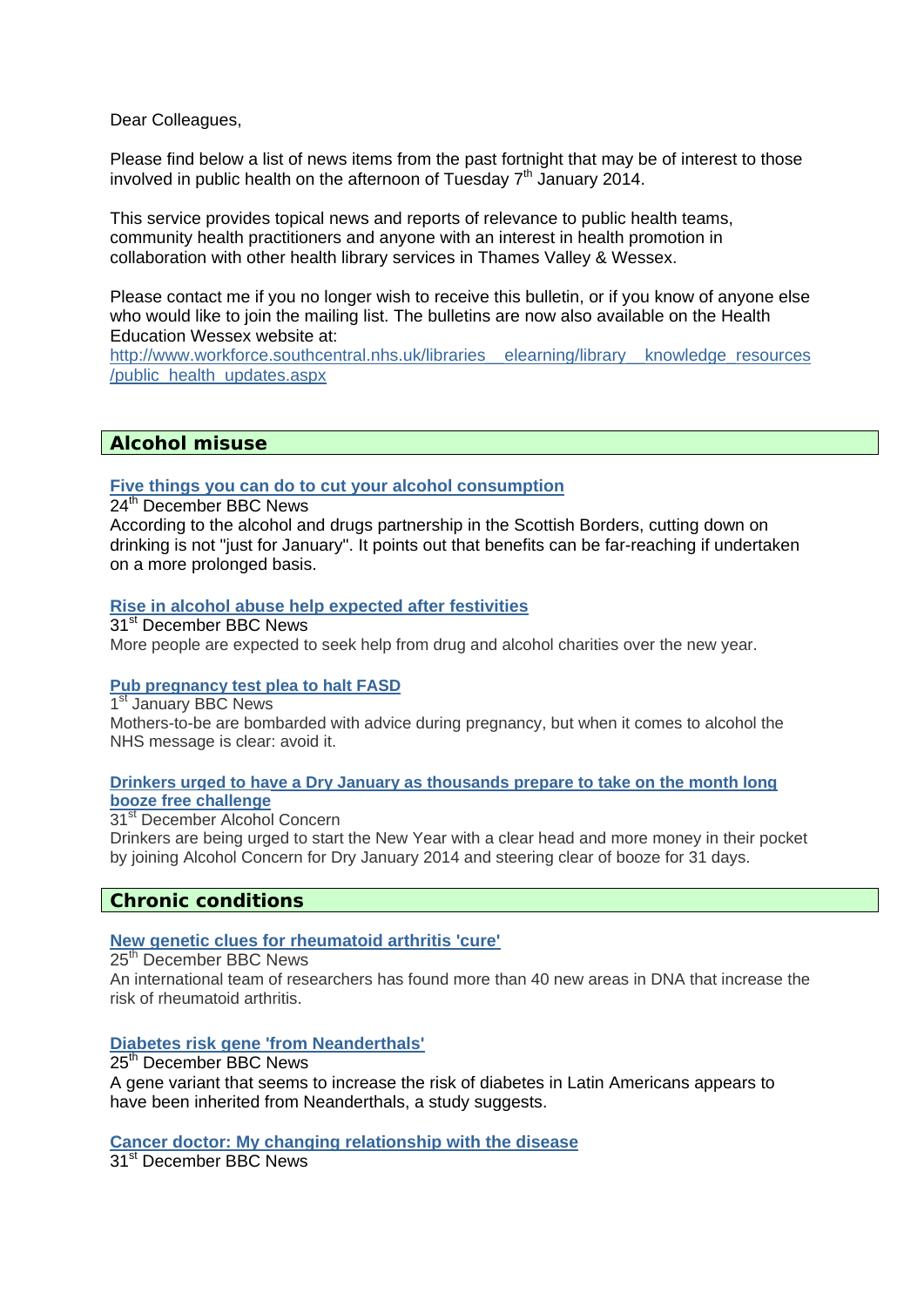After losing his grandmother to the illness - and later surviving it himself - he decided he needed to do something to bring comfort to people suffering from the disease.

# **[Oesophageal cancer deaths rise by 50%, report says](http://www.bbc.co.uk/news/health-25622329)**

6<sup>th</sup> January BBC News Deaths from oesophageal cancer have risen by almost 50% in the last 40 years, according to Cancer Research UK.

### **['Sticky balls' may stop cancer spreading](http://www.bbc.co.uk/news/health-25625934)**

7th January BBC News Cancer-killing "sticky balls" can destroy tumour cells in the blood and may prevent cancers spreading, early research suggests.

# **[Early animal research into blocking breast cancer](http://www.nhs.uk/news/2014/01January/Pages/Early-animal-research-into-blocking-breast-cancer.aspx)**

2nd January NHS Choices "'An injection that prevents breast cancer is being developed by scientists," is the news on the Mail Online website.

# **Communicable Diseases**

# **[Tackling drug-resistant TB in London](http://www.bbc.co.uk/news/uk-england-25470678)**

6th January BBC News

Health experts are trying to tackle an increase in a highly infectious drug-resistant form of TB which could leave London on the cusp of a TB epidemic.

# **Diet & nutrition**

# **[Eating nuts during pregnancy 'may curb allergies'](http://www.bbc.co.uk/news/health-25492620)**

24th December BBC News Children are less likely to have a nut allergy if their mother ate nuts while pregnant, a study has concluded.

# **[Could vitamin E slow dementia?](http://www.nhs.uk/news/2014/01January/Pages/could-vitamin-e-slow-dementia.aspx)**

2nd January NHS Choices Research suggests that a daily dose of vitamin E could help people with dementia, BBC News reports.

### **[Intermittent fasting: Trying it out for science](http://www.bbc.co.uk/news/magazine-25498742)**

1st January BBC News If losing weight is on your January wish-list, you're not alone - it's one of the most common New Year resolutions.

# **[New push to inspire healthy eating habits](http://www.bbc.co.uk/news/health-25573340)**

2nd January BBC News Families are being urged to remove fatty and sugary foods from their diets, in a new campaign by Public Health England.

### **[Vitamin D in pregnancy may aid child's grip](http://www.nhs.uk/news/2014/01January/Pages/Vit-D-in-pregnancy-may-help-child-muscle-strength.aspx)**

6th January NHS Choices

"Higher levels of maternal vitamin D during pregnancy have been linked to better muscle development in children," BBC News reports.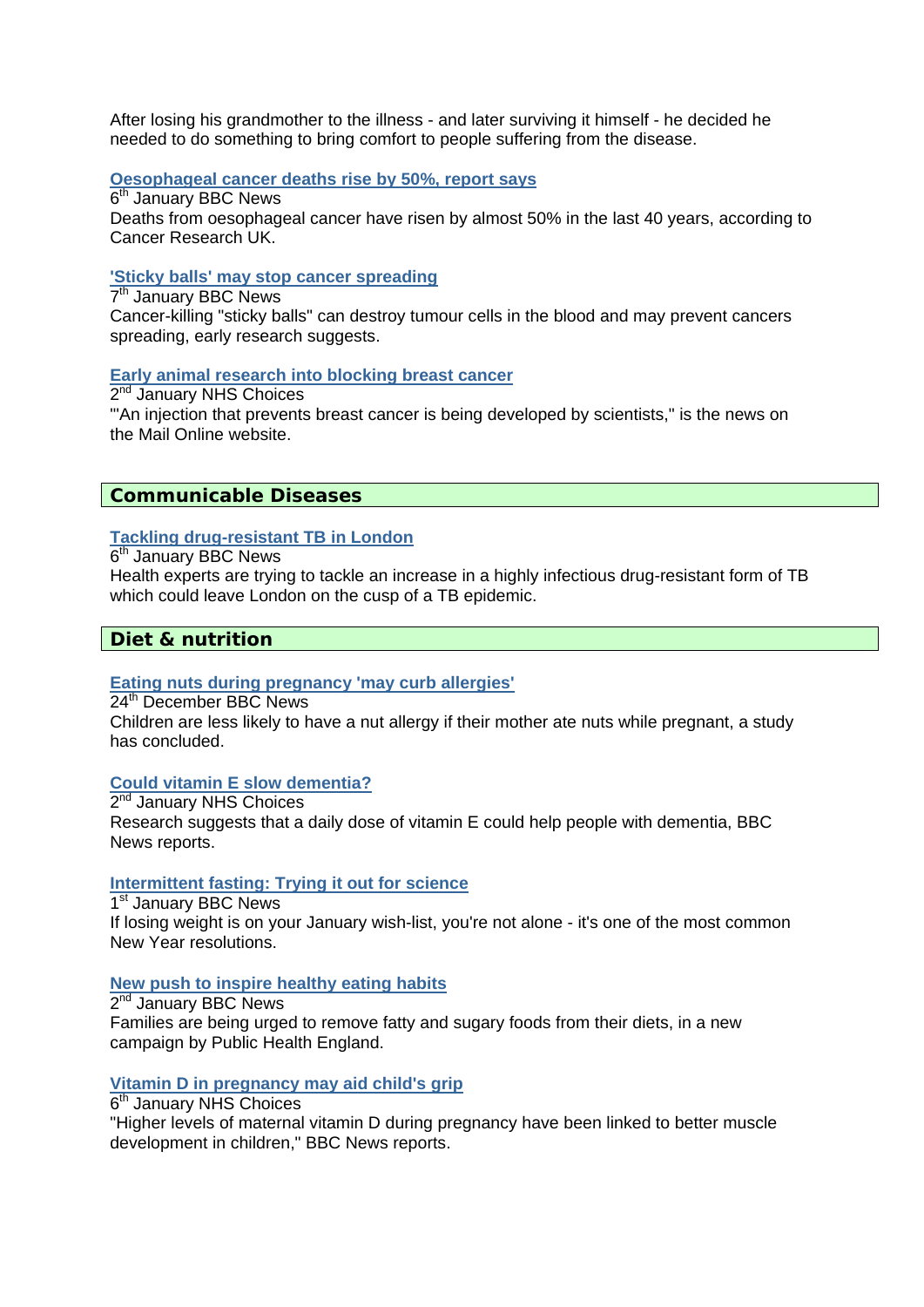# **[Buffaloberries – 2014's new 'superfood'](http://www.nhs.uk/news/2014/01January/Pages/Buffaloberries-2014s-new-superfood.aspx)**

3rd January NHS Choices "The buffaloberry is the new superfood of 2014," the Mail Online declares.

# **[Asthma: Altering diet may ease symptoms](http://www.bbc.co.uk/news/health-25592214)**

6th January BBC News

Fruits, vegetables and whole-grains might be an unlikely treatment for asthma according to animal studies

# **Health services administration**

### **[GP visits: Millions wait a week or longer](http://www.bbc.co.uk/news/health-25494943)**

24th December BBC News Millions of patients in England wait a week or longer to be seen by their GP surgery, official NHS figures reveal.

### **[Patient data to be collected from GPs](http://www.bbc.co.uk/news/health-25588544)**

6th January BBC News

The NHS in England is to start collecting anonymised data on patient care by GPs for the first time.

# **Infant & child health**

### **[From syphilis to sterilisation: A long history of infant feeding](http://www.bbc.co.uk/news/magazine-25629934)**

7th January BBC News

Breast is best, as the saying goes, but it has never been the only option: a look at infant feeding throughout history.

# **Mental health**

### **[Schizophrenia: talking therapy offers 'little benefit'](http://www.bbc.co.uk/news/health-25574773)**

2<sup>nd</sup> January BBC News

Talking therapies have "little impact" on the symptoms of people with schizophrenia, a study suggests.

### **[Mental health staff to be based in police stations](http://www.bbc.co.uk/news/health-25588547)**

4th January BBC News Mental health nurses are to be based in police stations and courts in 10 areas of England as part of a pilot scheme aimed at cutting reoffending.

### **[Stress test: Are you fit for work?](http://www.bbc.co.uk/news/business-25316690)**

7th January BBC News Stress can lead to burn-out, whether you're a chief executive or a shelf stacker.

### **[Experts say sadness is wrongly being medicalised](http://www.nhs.uk/news/2014/01January/Pages/Experts-say-sadness-is-wrongly-being-medicalised.aspx)**

 $6<sup>th</sup>$  January NHS Choices Two experts have warned that antidepressants are being "doled out as cure for simple sadness," reports The Daily Telegraph.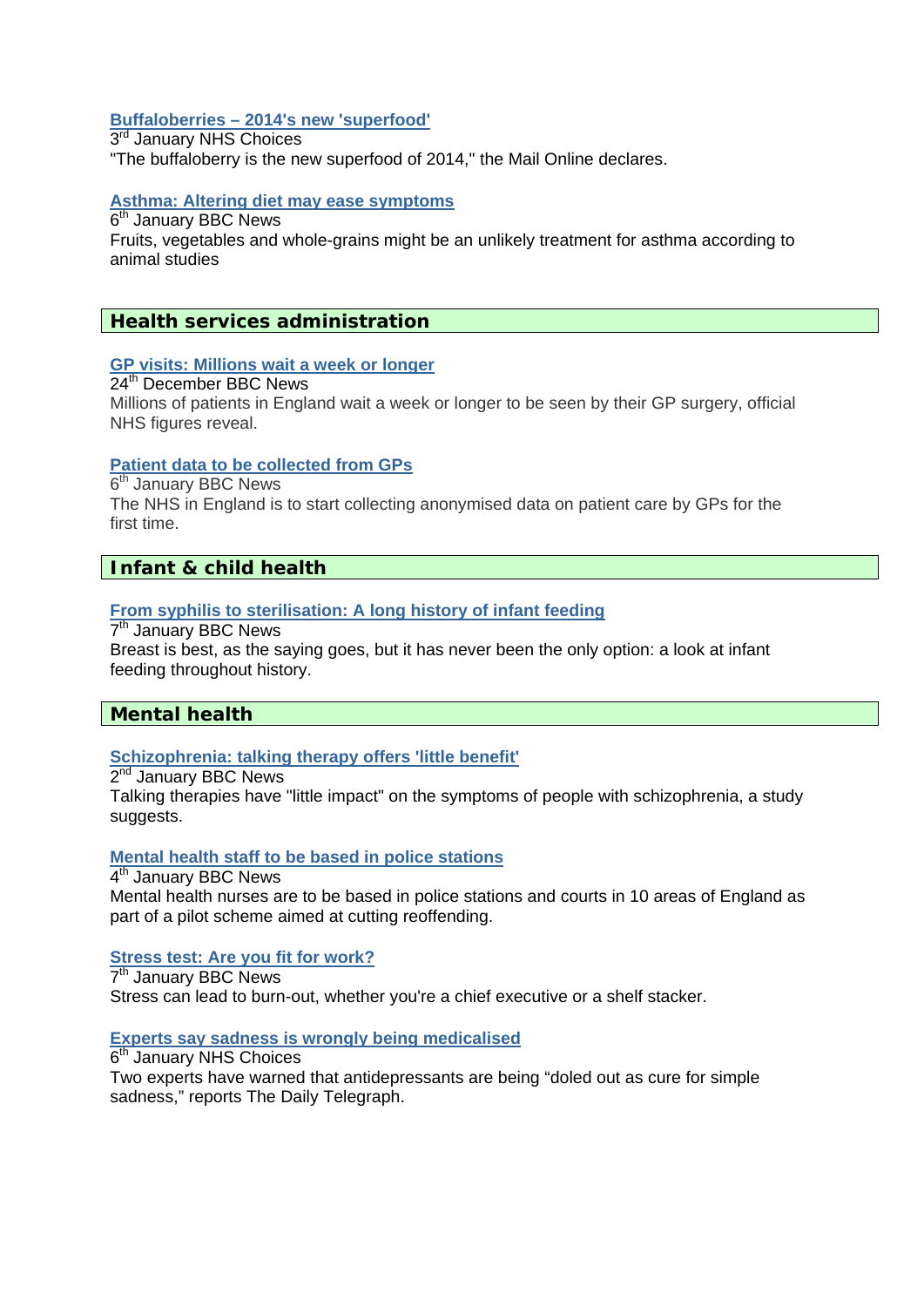# **Obesity**

# **[Peterborough hospital staff wear 'fat suits'](http://www.bbc.co.uk/news/uk-england-cambridgeshire-25432299)**

30<sup>th</sup> December BBC News

About 1,000 hospital staff are being trained to better understand their obese patients by wearing a "fat suit".

### **[Obesity quadruples to nearly one billion in developing world](http://www.bbc.co.uk/news/health-25576400)**

3rd January BBC News

The number of overweight and obese adults in the developing world has almost quadrupled to around one billion since 1980, says a report from a UK think tank.

# **Smoking**

### **[New push to make cigarette smokers in England quit](http://www.bbc.co.uk/news/health-25540658)**

29th December BBC News

A new public health campaign in England is highlighting the toxic damage tobacco smoke does to vital organs such as the brain, as well as the lungs.

### **[Call for restrictions on sale of electronic cigarettes to children](http://www.bbc.co.uk/news/uk-scotland-25544102)**

### 30<sup>th</sup> December BBC News

Restrictions should be placed on the sale of electronic cigarettes to prevent them being bought by children, according to an MSP.

### **[Five ways to help give up smoking](http://www.bbc.co.uk/news/uk-scotland-south-scotland-25450579)**

2nd January BBC News

The new year is traditionally a time when many people aim to ditch their cigarettes once and for all.

### **[Smokers twice as likely to die of stroke](https://www.gov.uk/government/news/smokers-twice-as-likely-to-die-of-stroke)**

29<sup>th</sup> December Inside Government - Public Health England New Public Health England smokefree campaign highlights the toxic effect of smoking on the heart, brain and lungs.

### **[Triple tobacco tax to prevent 200 million early deaths worldwide](http://www.ox.ac.uk/media/news_stories/2014/140102_2.html)**

2<sup>nd</sup> January University of Oxford

Tripling the tax on tobacco would cut smoking worldwide by a third and prevent 200 million early deaths this century, according to leading researchers writing in the *New England Journal of Medicine*.

# **[Cigarette smoke could disrupt sleep](http://www.ukhealthforum.org.uk/prevention/pie/?entryid43=33085)**

# 7<sup>th</sup> January UK Health Forum

New research published in FASEB journal has found that smoking disrupts the circadian clock function of both lungs and brain.